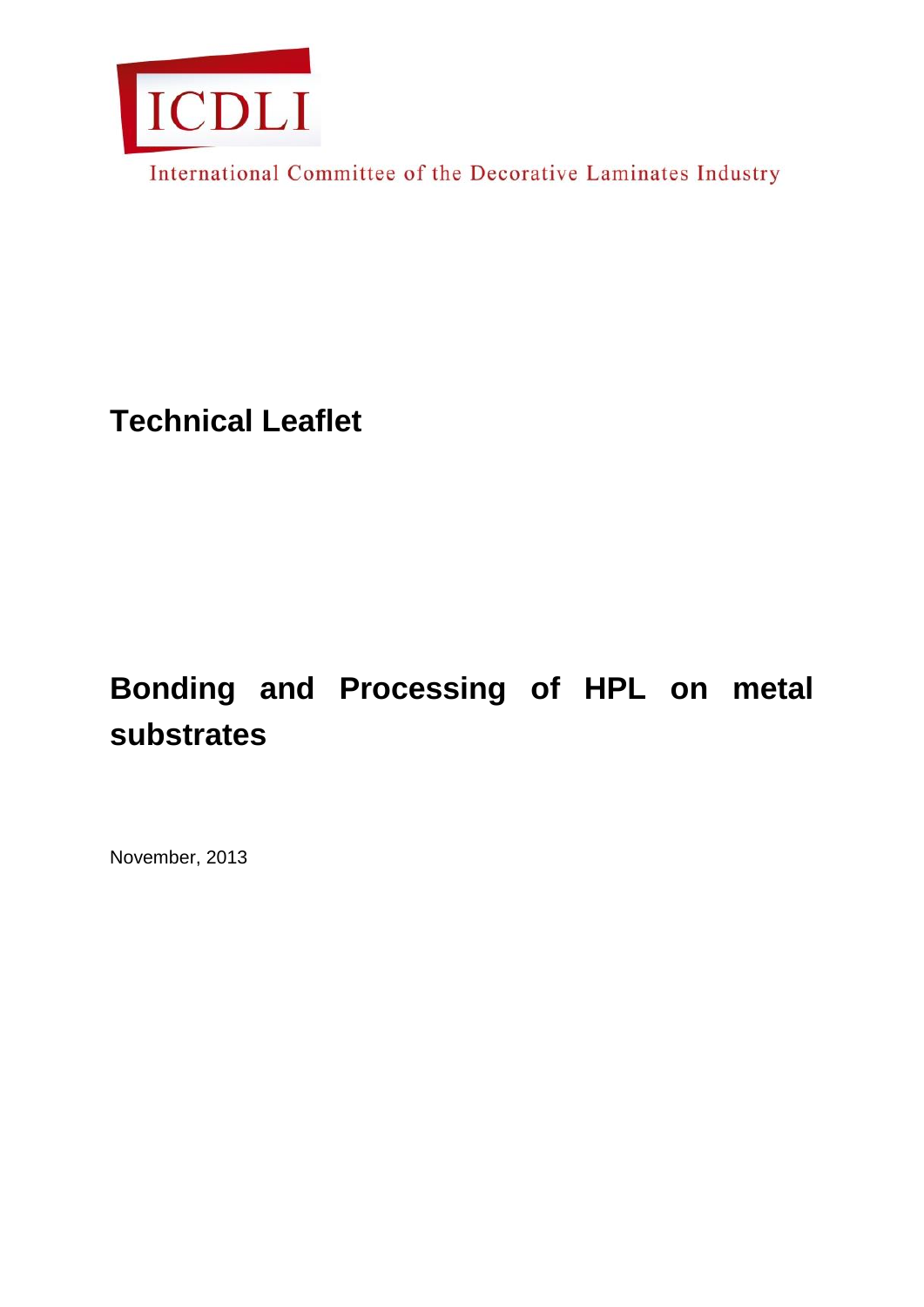

## **Preface**

2

Decorative laminates according to EN 438 are an excellent material for indoor and outdoor surfaces. They can be used either applied to suitable substrates or as self-supporting compact sheets. Decorative laminates meet the stringent requirements for hygiene, fire resistance, humidity resistance and mechanical properties. Decorative laminates are available in a variety of colours, patterns and surface textures, providing extensive options for architects and designers. Decorative laminate surfaces are hard and resistant to wear, impact and scratching, making them long lasting, easy to clean and largely resistant to vandalism.

In addition to their physical properties, decorative laminates offer other benefits including quick and easy installation of compact laminate panels, and in renovation applications using dry construction methods, elimination of the need to remove existing wall coverings such as wallpaper, textile coverings, or ceramic tiles. The technical leaflet "*Bonding and Processing of HPL on metal substrates*" contains information on the selection of materials as well as an overview and valuable recommendations on bonding procedures and further processing. This technical leaflet is an update and an expansion of the previous version on the same topic issued in May 1989.

This document does not claim to provide a complete review or listing of contents of any of the standards referred to in the text.

All information is based on the current state of technical knowledge, but it does not constitute any form of liability. It is the personal responsibility of the user of the products described in this information leaflet to comply with the appropriate laws and regulations.

For more than 50 years the ICDLI has been the international representative of the interests of European laminate manufacturers. Further information about the ICDLI and the data sheets published up to now can be found at www.icdli.com

This application was compiled by the International Committee of the Decorative Laminates Industry.

It considers the conditions of application technology in the European countries. If you have further questions, please contact us:

#### **ICDLI aisbl - International Committee of the Decorative Laminates Industry**

Rue de la presse 4, 1000 Bruxelles, Belgium Head office: Städelstraße 10, 60596 Frankfurt / Main, Germany, phone +49 69 2 71 05-31, fax +49 69 23 98 37, E-Mail: [info@pro-kunststoff.de](mailto:info@pro-kunststoff.de)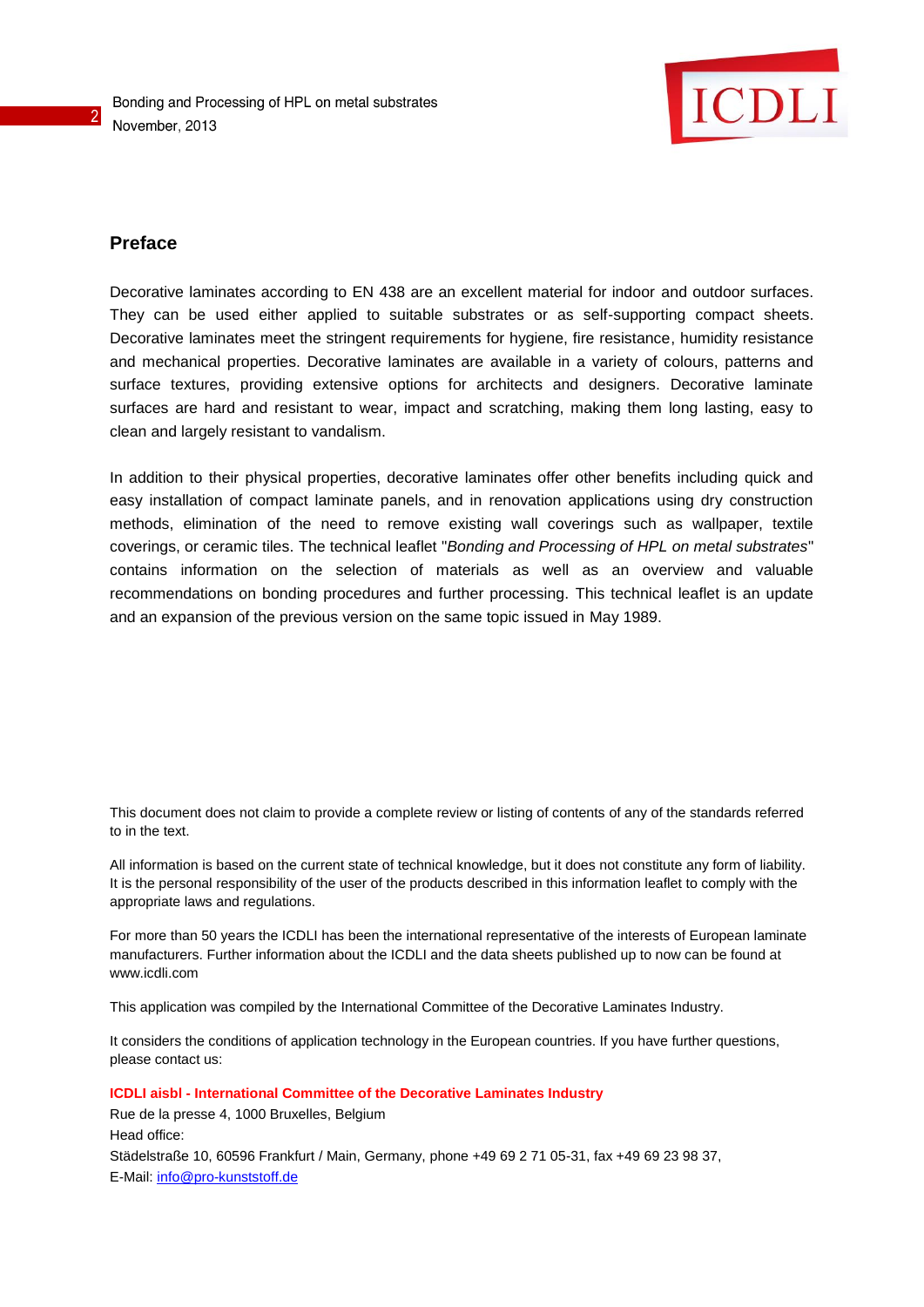

## **Contents**

3

## **1. General information**

## **2. Selection of the materials**

- 2.1 Decorative laminates
	- 2.1.1 Requirements
	- 2.1.2 Conditioning
		- 2.1.2.1 General information
		- 2.1.2.2 Use in normal environmental conditions
		- 2.1.2.3 Use in continuous low humidity conditions
- 2.2 Metal substrates
- 2.3 Surface treatment
	- 2.3.1 Degreasing
	- 2.3.2 Mechanical roughening
	- 2.3.3 Chemical cleaning and etching
	- 2.3.4 Priming
- 2.4 Adhesives
	- 2.4.1 General requirements
	- 2.4.2 Selection of adhesives
		- 2.4.2.1 Reaction adhesives
		- 2.4.2.2 Adhesive films and pre-pregs
		- 2.4.2.3 Contract adhesives
		- 2.4.2.4 PUR adhesives
		- 2.4.2.5 PUR adhesives

## **3. Bonding procedures**

- 3.1 Manual application
- 3.2 Machine application

## **4. Processing of composite element**

- 4.1 Sawing and milling
- 4.2 Punching
- 4.3 Drilling
- 4.4 Rounding off of openings
- 4.5 Mounting and Attachment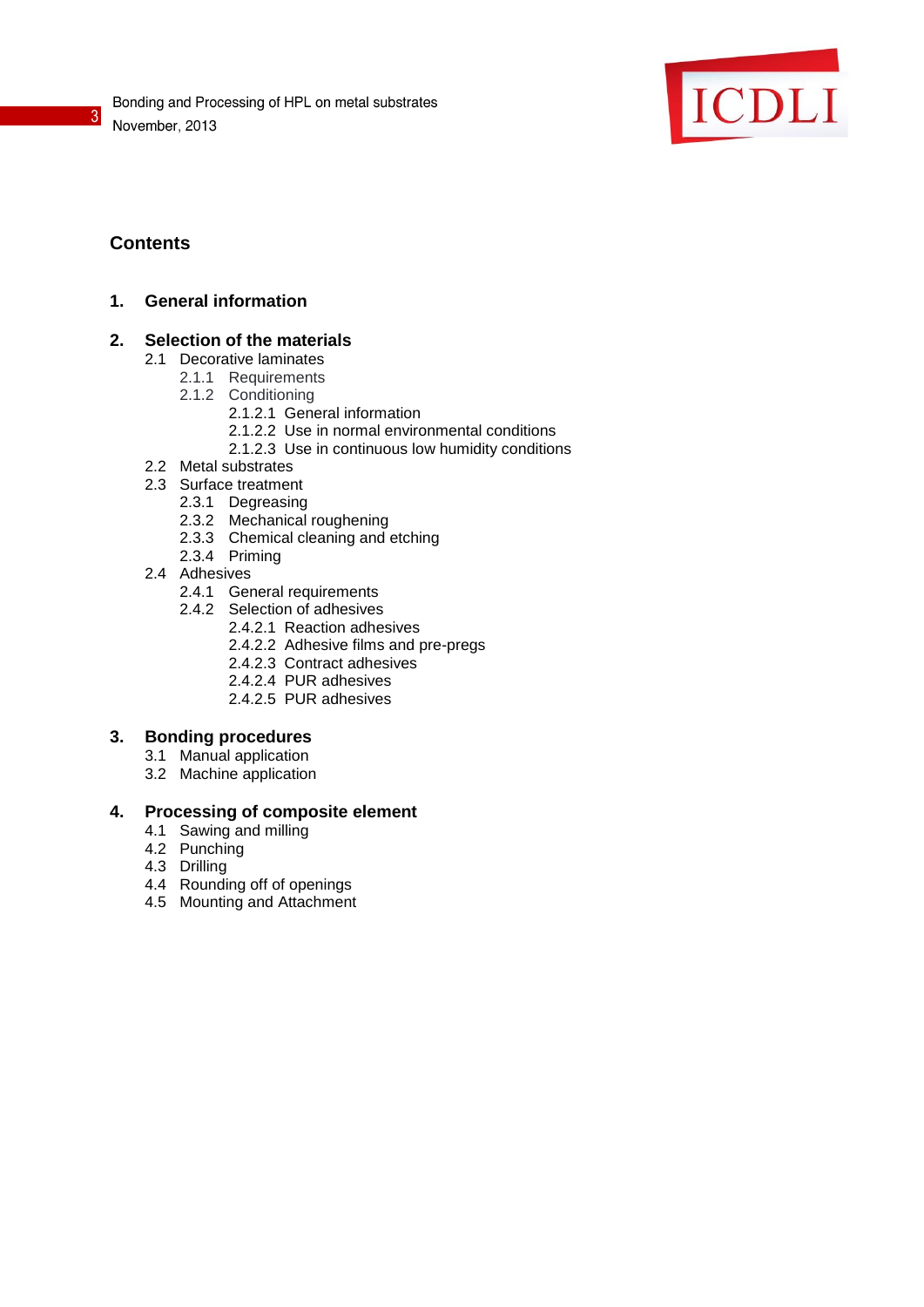

## **1. General Information**

4

Composite elements made using decorative high pressure laminates (HPL) and a metallic substrate is a special application area for specific industries, e.g., vehicle construction; road, rail and sea traffic; transport; and interior work with unique requirements. Composite elements produced using decorative laminates and a metallic substrate combine the advantages of both materials as outlined below:

- Design versatility: HPL is available in a variety of colours, patterns and surface textures that are easy to clean, and when combined with a metal substrate, provide a range of structural options.
- Freedom of design: Shaped metal surfaces can be coated with decorative laminate.
- Material efficiency: The composite elements achieve high mechanical stability relative to their weight.
- Fire behaviour: Metal sheets are classified as non-combustible in accordance with EN 13501-1. In their standard form, decorative laminates are "Euroclass D" according to the same standard and can be treated so that they are flame-retardant (type "HGF" and "VGF" in accordance. with EN 438).
- Metallic properties: The use of a metal substrate makes it possible to implement physical attributes such as moisture barrier, radiation/x-ray barrier, magnetism, electrical conductivity, and wireless communication.

Successfully producing composite elements using two materials with such fundamental differences in behavior requires knowledge of the specific properties which can have an effect on the manufacturing process. Some of these issues are:

- The different response of decorative laminate and metal substrates to moisture must be taken into account during selection and processing.
- Decorative laminates, while not absorbing liquid water, will expand slightly in wet environmental conditions and shrink in hot dry environmental conditions. Acclimatization to the environmental conditions of the end-use application, prior to bonding, can minimize potential dimensional changes and the subsequent tension between and within the layers.
- Metal sheets, conversely, do not react to liquid water or water vapor, but do expand considerably when exposed to high temperatures and contract when exposed to low temperatures. This can result in a "bimetal effect" for the composite element (e.g., when exposed to a hot, dry environment, the metal expands due to temperature, while the decorative laminate shrinks due to moisture loss), resulting in bowing or cupping of the composite element.
- Adhesive must be selected that is sufficiently flexible to accommodate the strains created by the different dimensional change of the two materials types. Metal sheets must first be mechanically or chemically pretreated in order to work successfully with the adhesive.
- Machining facilities must have the skills, equipment, and cutting tools to work with both decorative laminate and metal sheets.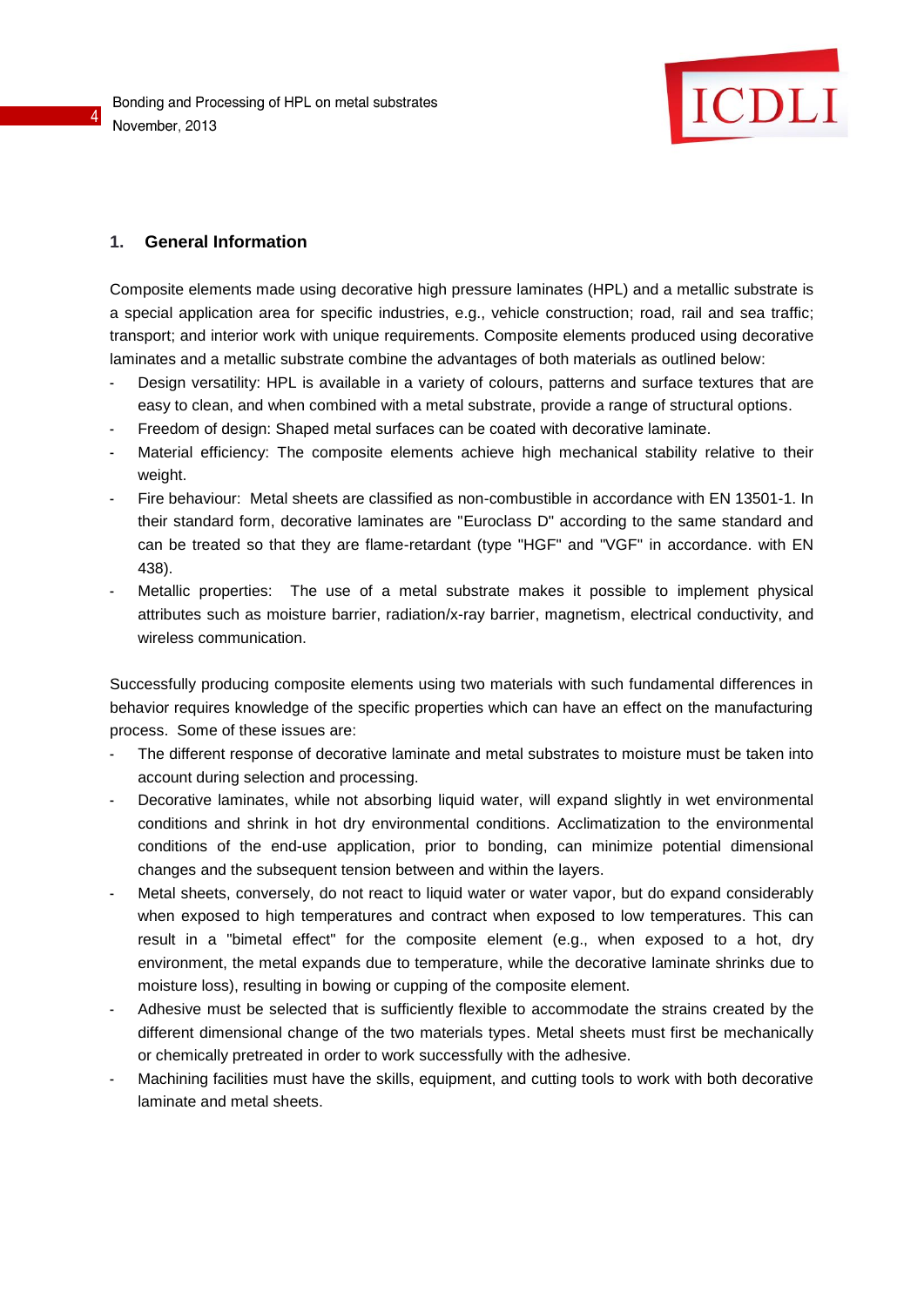

## **2. Selection of the materials**

## **2.1 Decorative laminates**

## **2.1.1 Requirements**

5

Decorative laminates according to EN 438 are suitable for the decorative coating of metallic substrates. They should generally be bonded at normal room temperature conditions.

In order to comply with fire regulations, it is often necessary to use flame-retardant decorative laminates. The decorative laminate manufacturer should be consulted for advice on proper selection of materials.

## **2.1.2 Conditioning**

## **2.1.2.1 General information**

The first step in minimizing problems associated with dimensional change is to provide adequate environmental conditioning. Poor conditioning will lead to warping of the composite materials and/or to stress cracking after bonding.

Decorative laminates should be pre-conditioned before processing. The relative humidity during conditioning should correspond to the environmental conditions of the end-use application as closely as possible. Subsequent changes in relative humidity creates strong stresses between the decorative laminate and the substrate which can result in an increased occurrence of cracks and warping.

Any protective film must be removed prior to conditioning.

## **2.1.2.2 Use in normal environmental conditions**

"Normal" environmental conditions are considered to be when relative humidity is moderate to high (50 to 60% RH) and temperature is moderate to low (18 to 23°C) for the majority of the time. Lower humidity and high temperatures may occur only for short periods of time (this also applies to furniture, bathrooms, lavatories, etc.).

The pre-conditioning recommended for these environmental conditions is described below: a. Ten days in an oven with sufficient air circulation around every sheet, at normal environmental conditions of  $23^{\circ}$ C ±  $2^{\circ}$ C,  $50\%$  ± 10 % RH (see. Figure 1 and 2);

b. Three days minimum at the environmental conditions similar to that of the end-use applications, with the decorative laminate and substrate panels stacked together in the same position as they will be in when bonded (see. Figure1).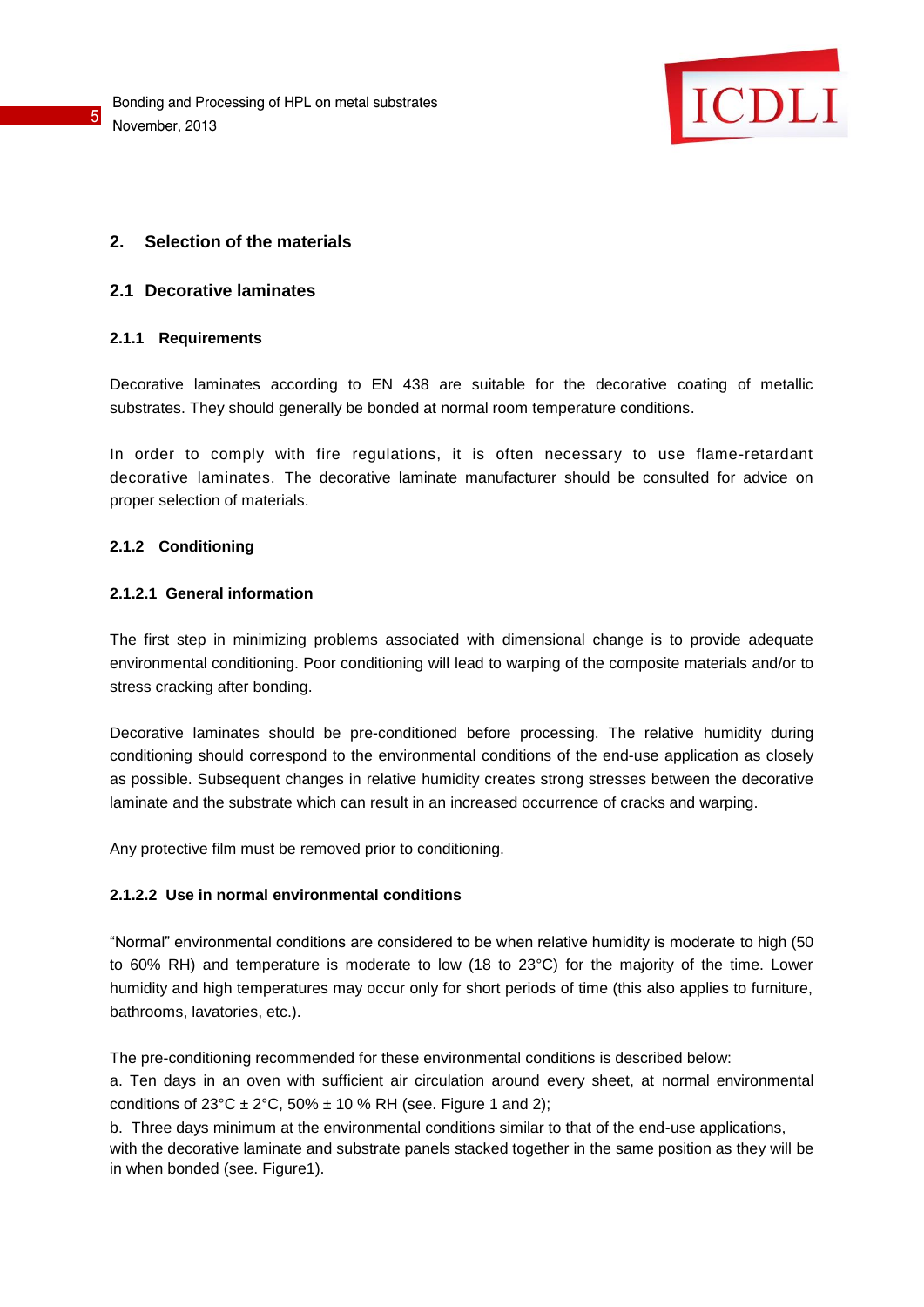6



## **2.1.2.3 Use in continuous low humidity conditions**

The recommendations in this section should be followed for applications with continuous low relative humidity and/or elevated temperature (e.g., warm heated air near radiators or in ventilation shafts). The decorative laminate should be pre-conditioned for at least three days at environmental conditions which are as close as possible to the low humidity of the end-use application (See Figure 2). These measures reduce the risk of surface cracks and/or warping of the composite element as a result of the subsequent shrinkage of the finished part in the end-use application.

Bonding must be performed immediately after conditioning and, if required, after allowing sufficient time for the parts to cool to room temperature.

Where it is not possible to immediately bond the conditioned decorative laminates, it is recommended that re-absorption of the moisture be prevented by wrapping the decorative laminates with a barrier with low water vapour transfer properties (e.g. aluminium sheet or special grades of polyethylene film) upon removal from the circulating air oven. The water vapour barrier should be left in place until immediately prior to bonding to the substrate.

Suitable protection must also be ensured during transport.



Figure 1: Conditioning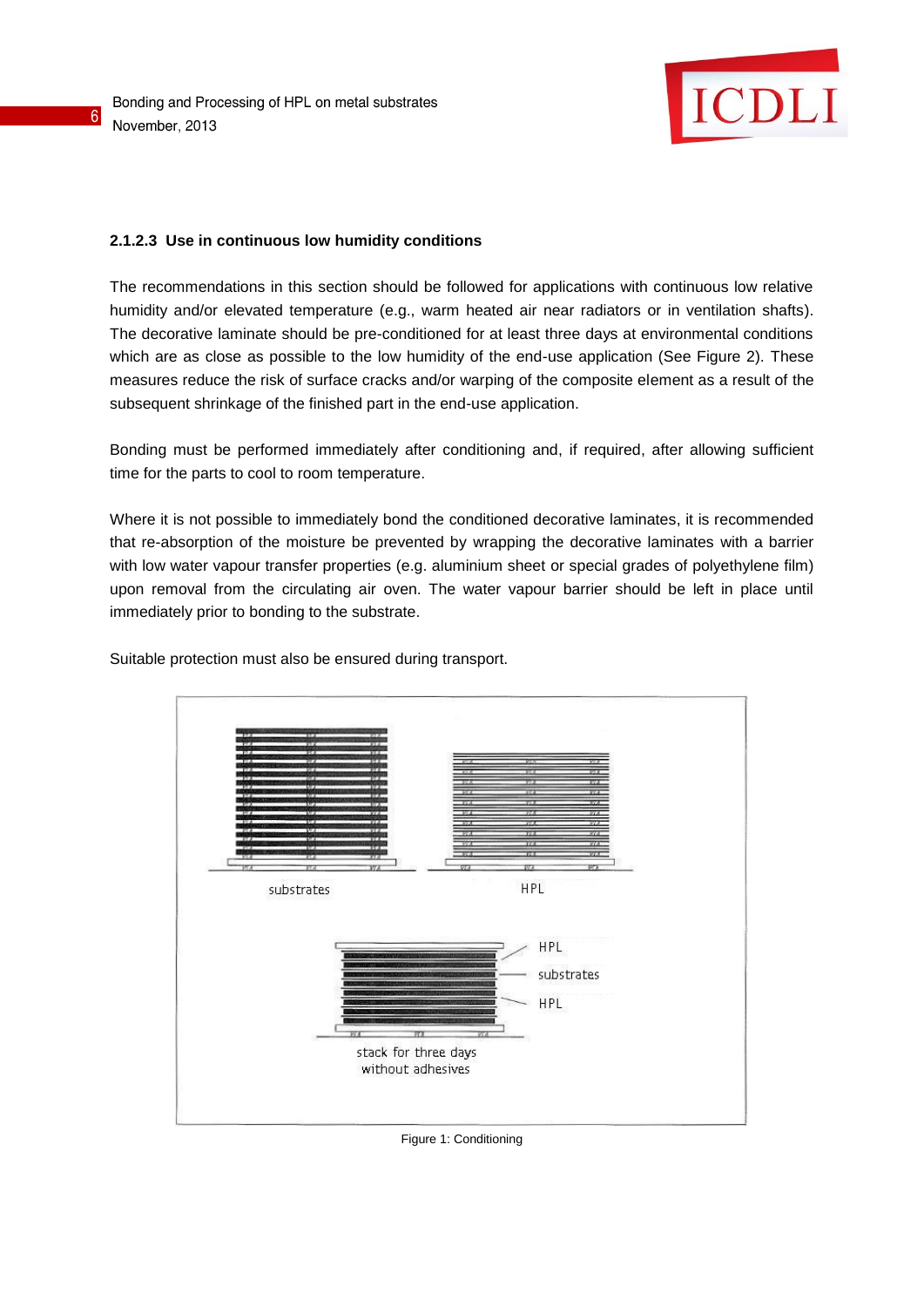

7



Figure 2: Diagram of conditioning decorative laminates in environmental chamber

## **2.2 Metal substrates**

Examples of metal substrates are provided below:

- Aluminium sheets
- Aluminium composite panels (honeycombs)
- Steel sheets

Panels and sheets must be absolutely flat with no kinks, dents or other defects.

## **2.3 Surface treatment**

The surface of metal substrates can become contaminated due to oxide or corrosion layers, grease, oil, or even processing steps such as heat-treating, acid-etching or anodization. This contamination can affect the adhesive wet-out resulting in poor quality bonding. Consequently, the surface may need to be pre-treated prior to bonding.

The time between the pre-treatment and the bonding should be kept as short as possible in order to avoid the reoccurrence of corrosion or contamination. Protective gloves should be worn when handling the treated substrate as even small fingerprints can create a poor bond.

The selection of proper pre-treatment depends on the type and thickness of the metal, available equipment and production volume. Contact the substrate supplier for recommendations on surface pre-treatments.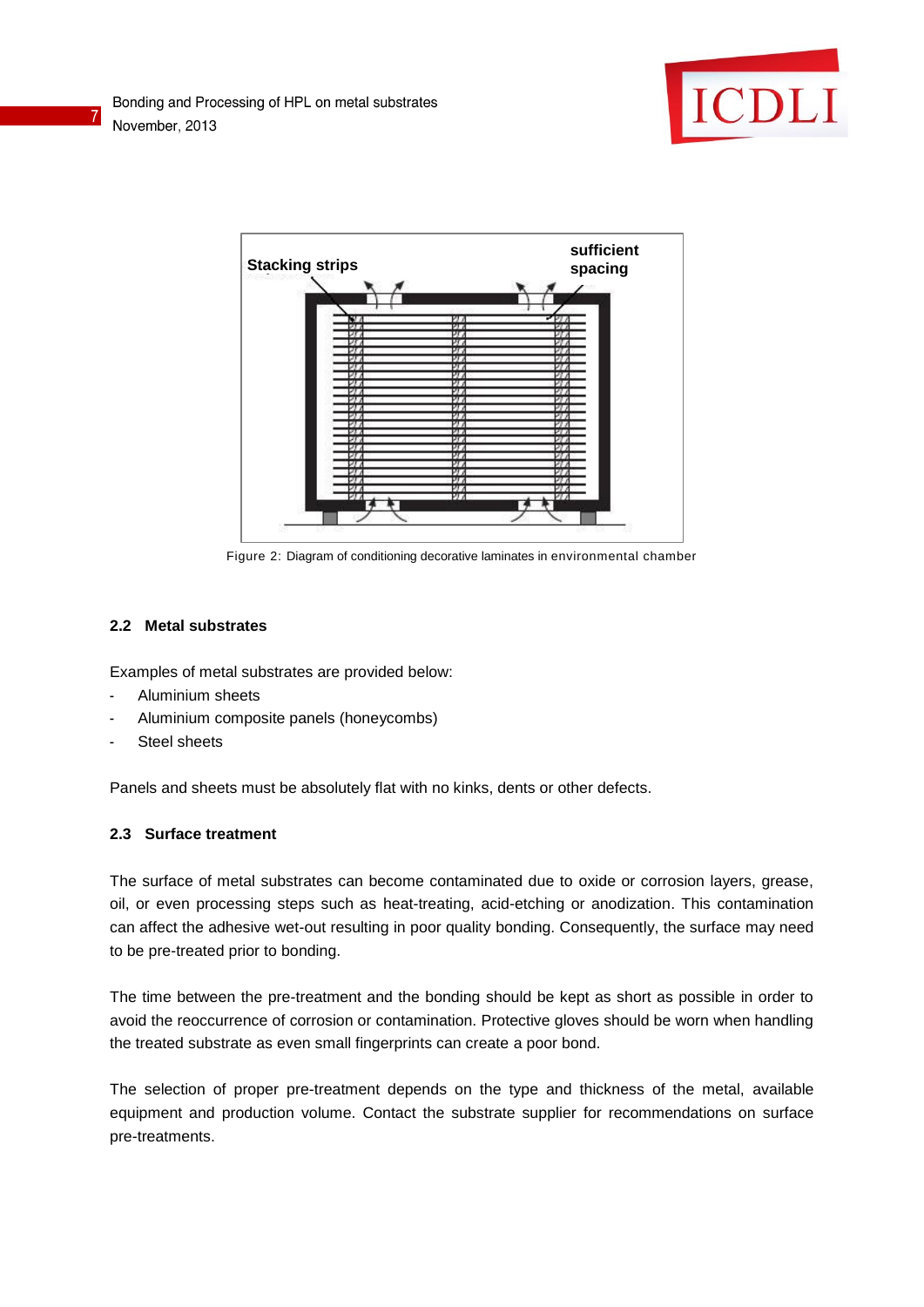

## **2.3.1 Degreasing**

Prior to bonding, all metallic substrates must be completely free of grease. This can be accomplished with steam, solvents or other cleaning methods.

## Steam:

8

Steam treatment is very effective at removing grease and oil. A properly cleaned surface exhibits a continuous film of water once the steam is turned off. The cleaned panels must be dried with hot air before stacking.

## Solvents:

Manual application of solvents such as acetone, xylene and MEK (methyl ethyl ketone) can be used to degrease the surface. The general procedure is to soak a clean cloth or paper towel in the solvent, then wipe the surface carefully, changing the cloth/towel frequently. This solvent wipe is followed by rinsing with warm water and drying with hot air.

## Vapour degreasing:

Vapour degreasing has been found to be the most effective procedure; however this process requires specialized handling systems. The process consists of suspending the metal panels in tanks which are filled with heated solvents; the vapours of which condense on the panels and rinse away any surface contaminates.

Note: Extreme caution must be exercised when using degreasing solvents. General occupational health and safety regulations and the manufacturers' recommendations must be followed.

## **2.3.2 Mechanical roughening**

Mechanical roughening is used to remove layers of oxide, corrosion, etc., and simultaneously promotes enhanced mechanical attachment of the adhesive. Prior to performing mechanical roughening, ensure that the surfaces of the metal substrate are free of contamination due to grease or oil.

Mechanical roughening can be performed as follows:

- Sandpaper (P 80 to P 120 grain for steel sheets or P 320 to P 500 grain for aluminium sheets)
- Wire brushes
- Sandblasting: The abrasive medium is limited to sharp sand such as aluminium oxide (corundum); quartz (glass) and metal beads are not suitable. Note: In general, both sides of the metal substrate should be sandblasted as this reduces the risk of warping. However, sandblasting from both sides may not be suitable for thin sheets or larger sheet sizes as irreversible distortions may be created.

Following any of the mechanical roughening processes, the degreasing procedure must repeated to remove any contamination introduced during the roughening process.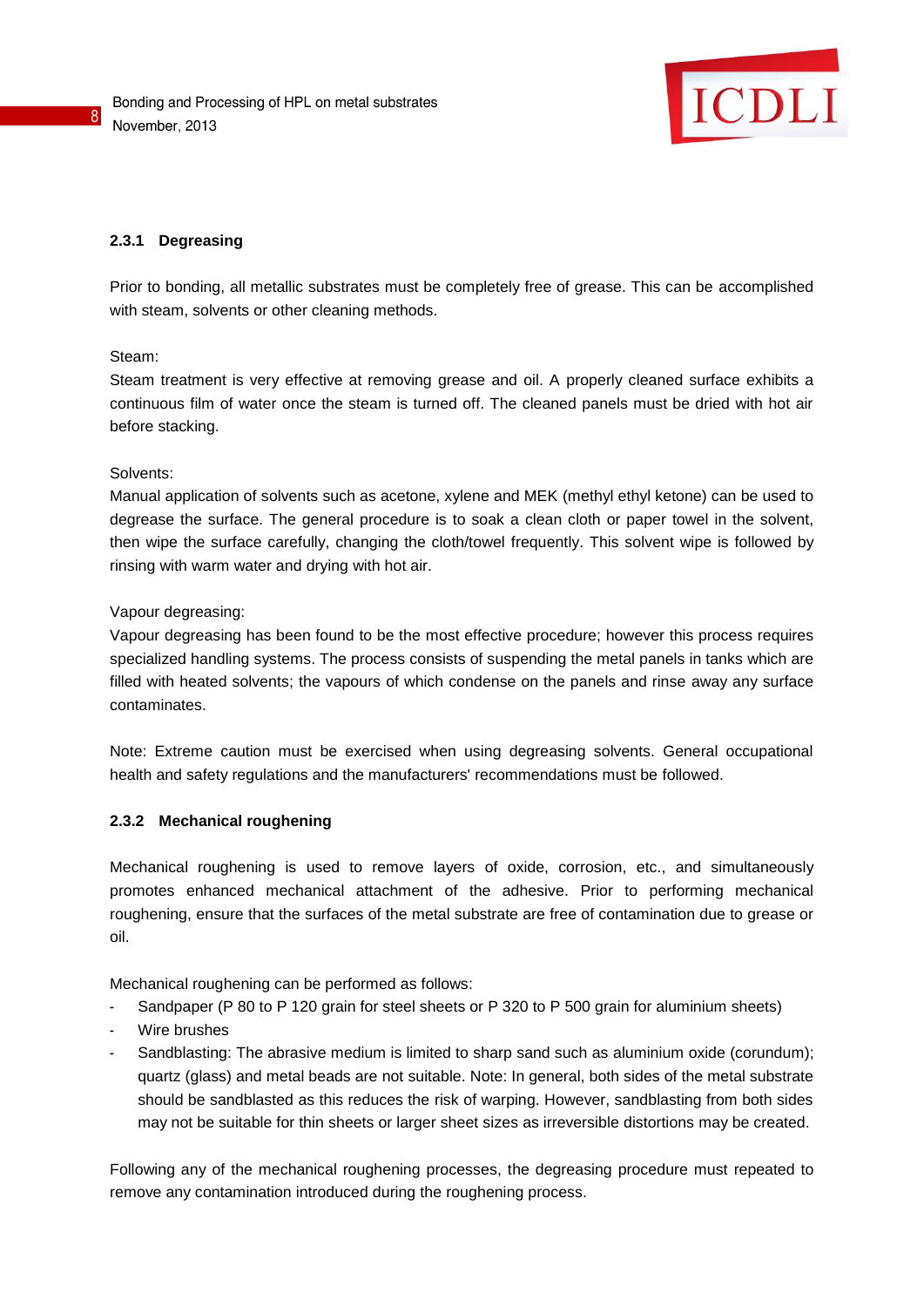

## **2.3.3 Chemical cleaning and etching**

Compared with mechanical pre-treatment, chemical cleaning and etching is even more effective as it produces a superior, easier-to-control surface quality.

The following process degreases and etches metal sheets made from aluminium alloys and degreases steel sheets as well:

- Immerse the metallic substrate in a conventional, alkaline degreasing and etching solution at approximately 50°C. The immersion time depends on the type of metal with typical durations of approximately five minutes.
- Remove the metallic substrate from the solution and rinse it thoroughly with water to remove the residual alkaline solution.
- Final rinsing is in a neutralization bath of either 5% acetic acid or a suitable brand solution using mohair paint rollers.
- Dry with hot air before stacking.

## **2.3.4 Priming**

9

Some adhesive systems require priming of the metallic substrate as a pre-treatment for bonding. The pre-treatment and priming should be performed immediately after degreasing and just prior to bonding. The primer can be applied by machine or with hand rollers in normal operating conditions.

Metallic substrates must be brought to the processing temperature (room temperature) prior to the priming, in order to avoid condensation effects.

The primer should be applied in accordance with the manufacturer's specifications to ensure there is sufficient corrosion protection.

## **2.4 Adhesives**

#### **2.4.1 General requirements**

An adhesive must be selected that is sufficiently flexible to accommodate the strains created by the different dimensional change of the two materials types, as outlined in Section 1. Vibrations and deformations occurring during use must also be considered as they might have an effect on the integrity of the adhesive joint. For these reasons, particular attention must be paid to the selection of the adhesive. The adhesive manufacturer should be consulted for advice on proper adhesive selections and to assist in bonding trials.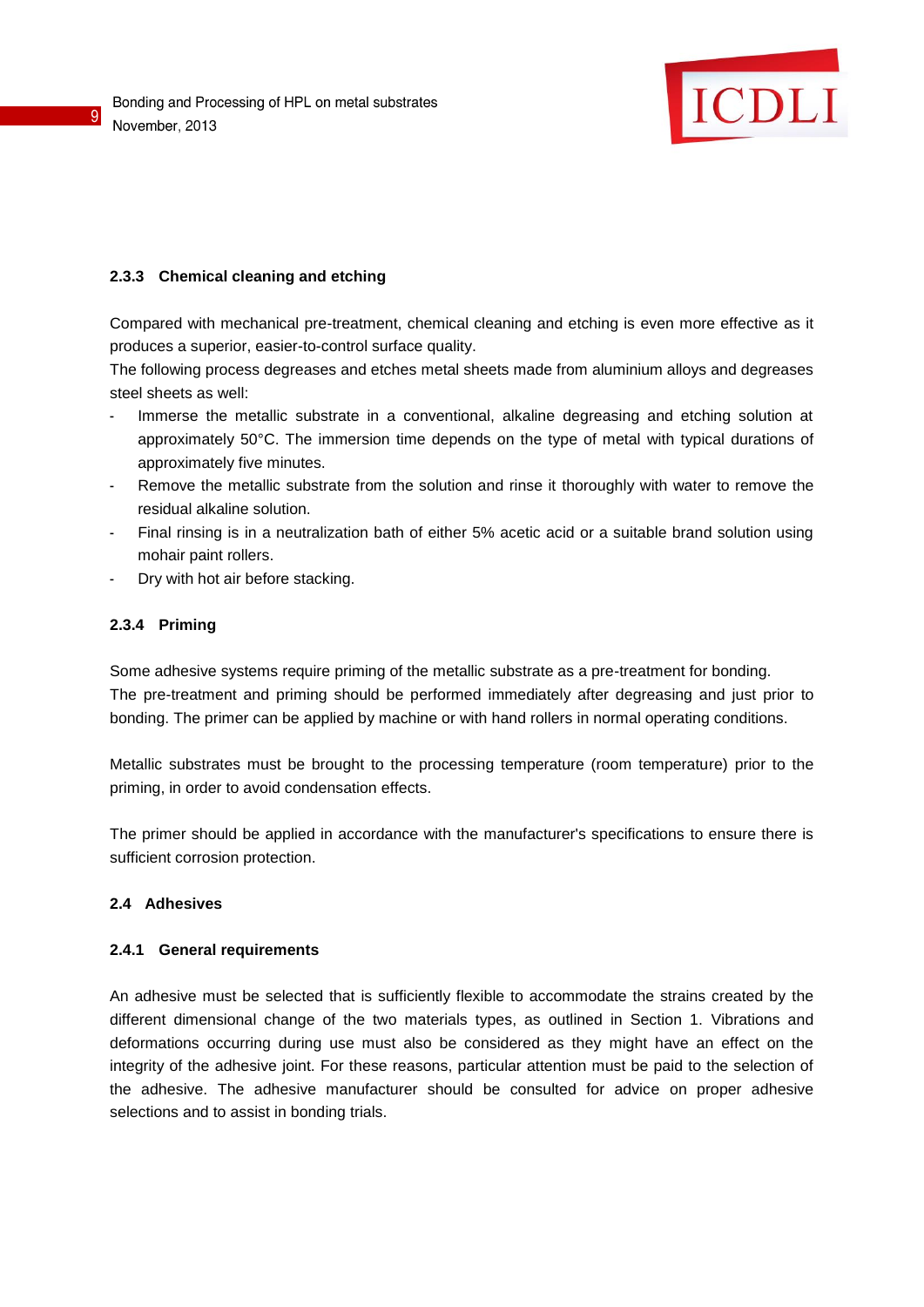

## **2.4.2 Selection of adhesives**

## **2.4.2.1 Reaction adhesives**

Reaction adhesives should be used at room temperature to provide the best adhesive bond and to minimize warpage.

## **2.4.2.2 Adhesive films and pre-pregs**

Pre-pregs (films pre impregnated with liquid adhesive) should be used in accordance with the adhesive manufacturer's specifications.

## **2.4.2.3 Contact adhesives**

Contact adhesives should not be used for panels with a lateral length of more than 600 mm. Contact adhesives can be applied manually or by machine, followed by drying in normal temperature air or in a drying tunnel. The adhesive application can be performed by hand with a serrated palette knife or flat brush on smaller boards. Curing agents can be added to improve temperature resistance. Higher contact pressure with the help of roller presses or hand rollers is required.

## **2.4.2.4 PUR adhesives**

PUR (polyurethane reactive) hot melt adhesives are very suitable for the bonding of metals with decorative laminates.

#### **2.4.2.5 Water based adhesives**

Water-based adhesives are NOT suitable for bonding metals.

## **3. Bonding procedures**

## **3.1. Manual application**

The manufacturing area should be maintained at a normal environmental condition. The adhesive must be pre-conditioned to normal environmental conditions prior to processing. The adhesive should be applied with a suitable, serrated palette knife.

With contact adhesives, it is extremely important that the solvent be allowed to completely evaporate before the two surfaces are attached. A hand roller with a maximum width of 75 mm is used to join the two adhesive by applying the greatest possible contact pressure.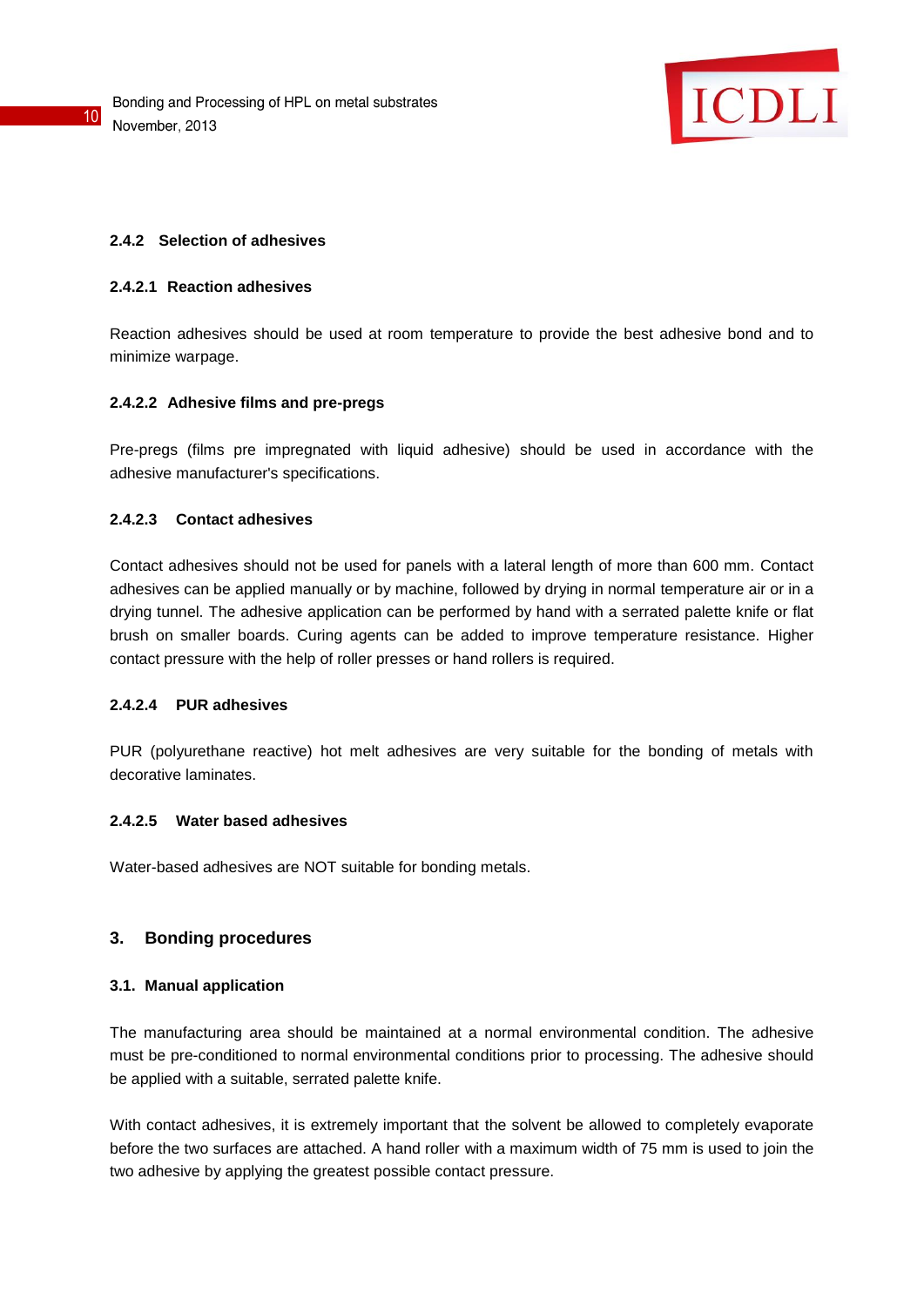

The adhesive manufacturer should be consulted for advice on alternative application procedures.

## **3.2 Machine application**

11

Machine application of the adhesive is possible with rollers, sprays or bead application depending on the adhesive. The adhesive manufacturer should be consulted for advice on the proper adhesive selections and for assistance in equipment selection and settings.

## **4. Processing of composite element**

## **4.1 Sawing and milling**

Composite elements manufactured with decorative laminates bonded to aluminium substrates can be processed with tungsten-tipped saws and cutting tools in the same way as decorative laminates bonded to wooden substrates. The feed rate should be slower when cutting composite elements with a metal substrate (compared to cutting an element with a wood substrate).

Composite elements manufactured with decorative laminates bonded to steel substrates can only be processed with metal saws, powered metal shears or manual metal shears.

General occupational health and safety regulations and the manufacturers' recommendations must be followed.

## **4.2 Punching**

Composite elements with a maximum decorative laminate thickness of 1.0 mm and a maximum metal thickness of 0.8 mm can generally be punched at normal conditions. Tests must be performed to determine the suitability of the tool.

## **4.3 Drilling**

Composite elements made with metal substrates can be drilled using a slow rotational speed and a moderate feed rate. Overheating of the tool must be avoided.

## **4.4 Rounding off of openings**

Cut-outs must be rounded off and drilled holes must be appropriately oversized (see technical leaflet "*General recommendations for working with decorative laminates*".) It is also important that all machined edges are free from nicks and cracks. This prevents cracks from forming in these areas on the decorative laminate.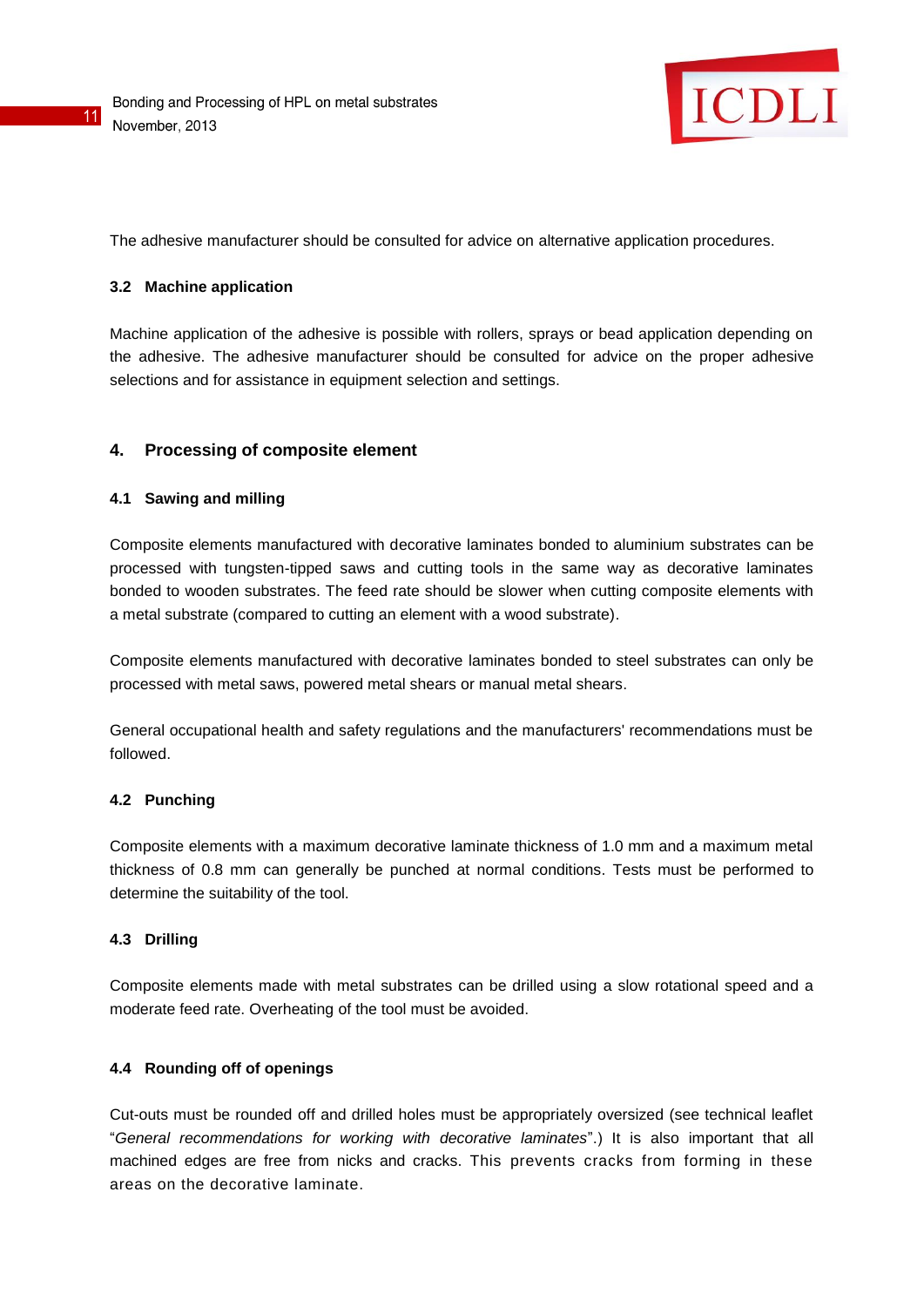



Figure 3: Internal opening in decorative laminate / metallic substrate element



Figure 4: Openings in decorative laminate / metallic substrate element

## **4.5 Mounting and Attachment**

Composite elements must not be installed rigidly. The design of the installation must allow for dimensional changes (expansion and contraction) using techniques such as the following:

- Oversized holes,
- Washers under screw heads, and
- A sliding film between the components.

For external applications or in cases in which narrow surfaces or surfaces of the metallic substrate are exposed to moisture or corrosion, these parts must be adequately protected.